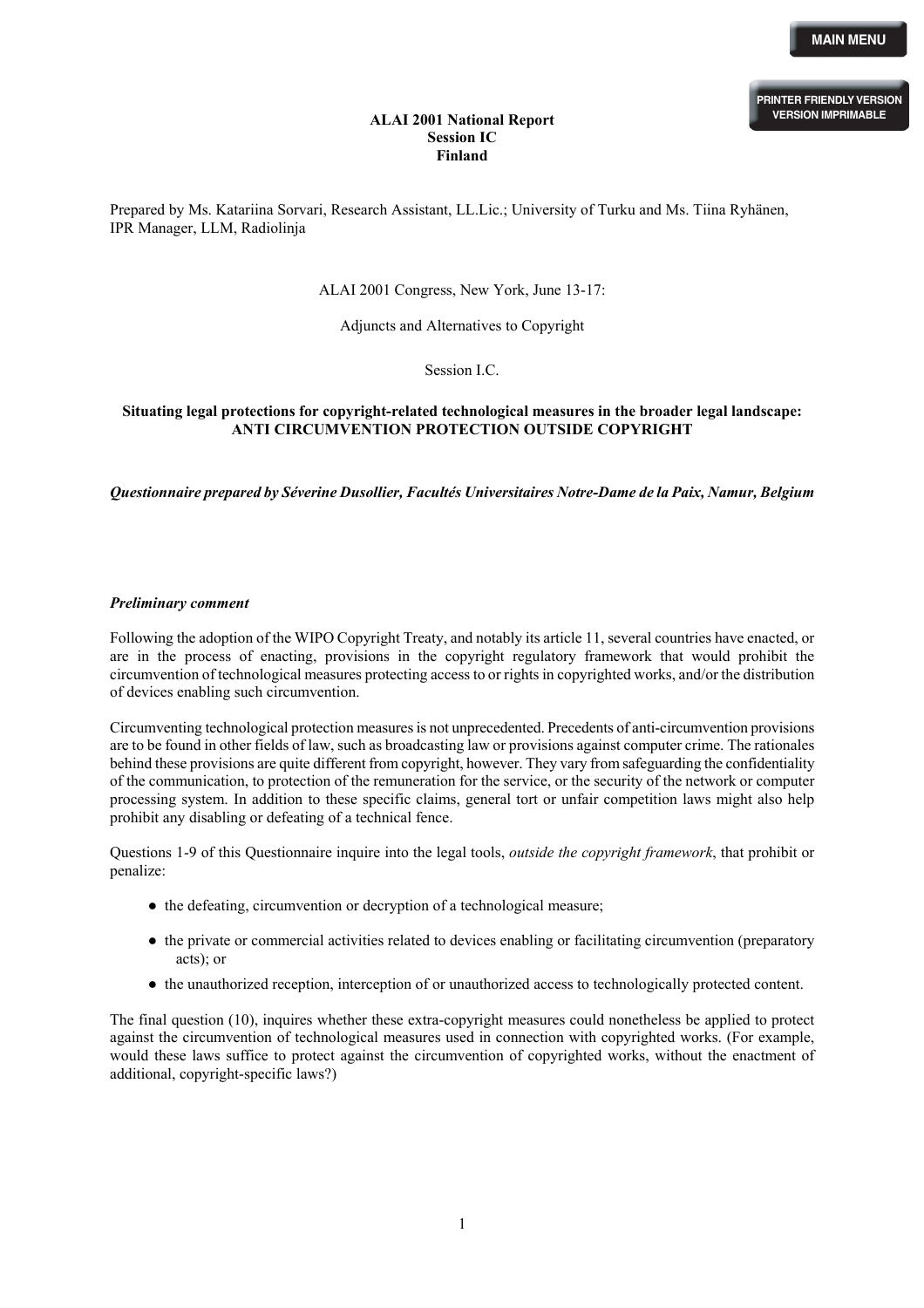#### *Questionnaire:*

# **PLEASE APPEND STATUTORY TEXT AND GIVE CITATIONS TO COURT DECISIONS WHERE RELEVANT**

*We would be grateful if those national reporters who can answer the questionnaire in both French and English would do so.* 

#### 1. Types of Circumvention

Are any of the following acts prohibited under some legal regime in your country, and if so, please specify which regime:

- a. Gaining access
	- to a technologically protected computer system ...

Yes; Penal Code Chapter 38, Section 8: *Computer break-in* (578/1995)

(1) A person who by using an unauthorised access code or by otherwise breaking a protection unlawfully hacks into a computer system where data is processed, stored or transmitted electronically or in a corresponding technical manner, or into a separately protected part of such a system, shall be sentenced for a *computer break-in* to a fine or to imprisonment for at most one year. (2) A person shall also be sentenced for a computer break-in if he, without hacking into the computer system or a part thereof, by using a special technical device unlawfully obtains information contained in a computer system referred to in (1).

(3) An attempt is punishable.

(4) This section applies only to acts that are not subject to an equally severe or more severe penalty provided elsewhere in the law.

... or to protected material without authorization?

Yes; Telecommunications Market Act (396/1997) Section 25:

*Decoding systems*. Unlawful possession, use, manufacture, import, marketing and sales promotion of a decoding system of a protective code shall be forbidden. Section 45:

Anyone who willfully: - -

5) holds, manufactures, uses, imports or markets a decoding system or promotes its sales in violation of section 25 shall, if a more severe penalty is not provided for elsewhere in the law, be sentenced for a violation of the provisions on telecommunications operations to a fine.

b. Receiving protected data or material without authorization or without paying the due remuneration?

No; if reception requires simultaneously unlawful decoding, gaining access to protected material is prohibited as above mentioned.

c. Gaining access to a technologically protected computer system or to protected material by supplying a false name or password?

Yes, see a.1. and a.2.

d. Gaining access to a technologically protected computer system or to protected material by supplying a false Internet protocol (i.p.) address?

Not specifically mentioned in legislation, yes, if complies with the paragraphs mentioned above in sections a 1 and a 2.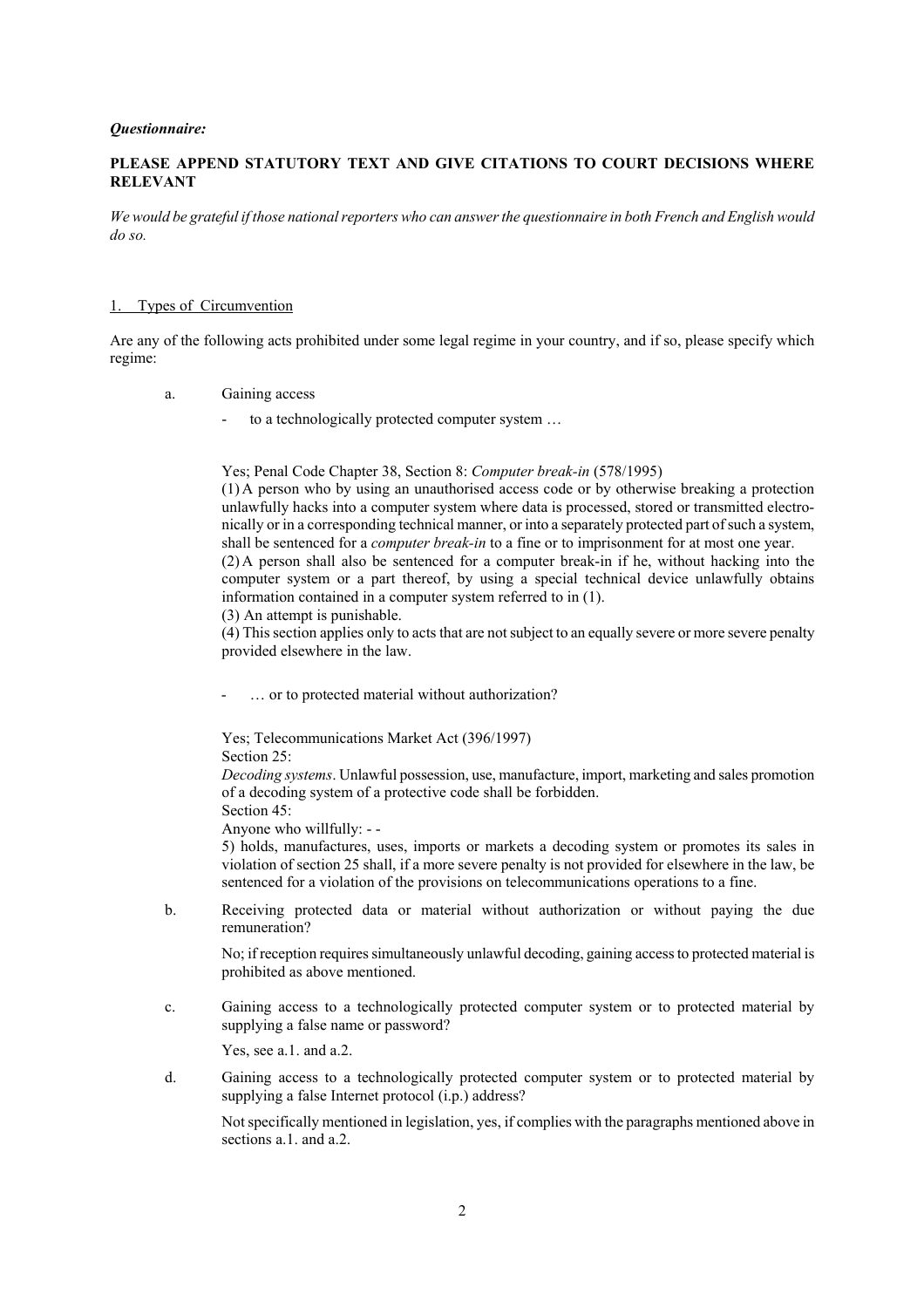e. Gaining access to technologically protected material by supplying false payment information?

Yes, under general principles of fraud and means of payment fraud.

Penal Code Chapter 36 Section 1: *Fraud* (769/1990)

(1) A person who, in order to obtain unlawful financial benefit for himself/herself or another or in order to harm another, deceives another or takes advantage of an error of anotherso asto have this person do something or refrain from doing something and in this way causes economic loss to the deceived person or to the person over whose benefits this person is able to dispose, shall be sentenced for *fraud* to a fine or to imprisonment for at most two years.

(2) A person who, with the intention referred to in (1), by entering false data into a computer or by otherwise interfering with automatic data processing, falsifies the end result of data processing and in this way causes another person economic loss shall also be sentenced for fraud. (3) An attempt is punishable.

Penal Code Chapter 37 Section 8: *Means of payment fraud* (769/1990)

(1) A person who, in order to obtain unjustified economic benefit for himself/herself or another 1) uses a means of payment without the permission of the lawful holder, in excess of his/her right based on such permission, or otherwise without lawful right, or

2) transfers such a means of payment or means of payment form to another in order to have it used without lawful right shall be sentenced for *means of payment fraud* to a fine or to imprisonment for at most two years. (602/1997)

(2) Also a person who, by overdrawing his/her account or exceeding the agreed maximum credit limit, misuses a means of payment referred to in paragraph (1) and in this way causes economic loss to another shall be sentenced for means of payment fraud, unless when using the means of payment he/she intended to compensate the loss without delay.

f. Decrypting without authorization encrypted content?

Yes, see above a.2*.*

g. Overriding a limit on the number of simultaneous users allowed access or on the allowed time of access?

Not specifically mentioned in the legislation; general principles of e.g. unauthorized use apply. Penal Code Chapter 28 Section 7: *Unauthorised use* (769/1990)

(1) A person who unjustifiably uses the movable property or the non-movable machine or equipment of another shall be sentenced for *unauthorised use* to a fine or to imprisonment for at most one year.

(2) An attempt is punishable*.*

h. Overriding a limit on the number of copies an authorized user is permitted to make, or a technologically enforced prohibition against making *any* copies?

Not specifically mentioned in the legislation; general principles of copyright law apply Penal Code Section 1: *Copyright offence* (1010/1995)

(1) A person who for profit and in violation of the Copyright Act (404/1961) and in a manner conducive to causing considerable inconvenience or damage to the rightholder, breaches the right of another to

- 1) a literary or artistic work;
- 2) the performance of a literary or artistic work;
- 3) a record or other device where sound has been recorded;
- 4) a film or other device where moving images have been recorded;
- 5) a television or radio broadcast;

6) a register, table, program or another similar work referred to in the Copyright Act and containing the compilation of a lot of information, or a database whose compilation, verification or presentation has required a lot of effort; or (251/1998)

7) a photograph

shall be sentenced for a *copyright offence* to a fine or to imprisonment for at most two years.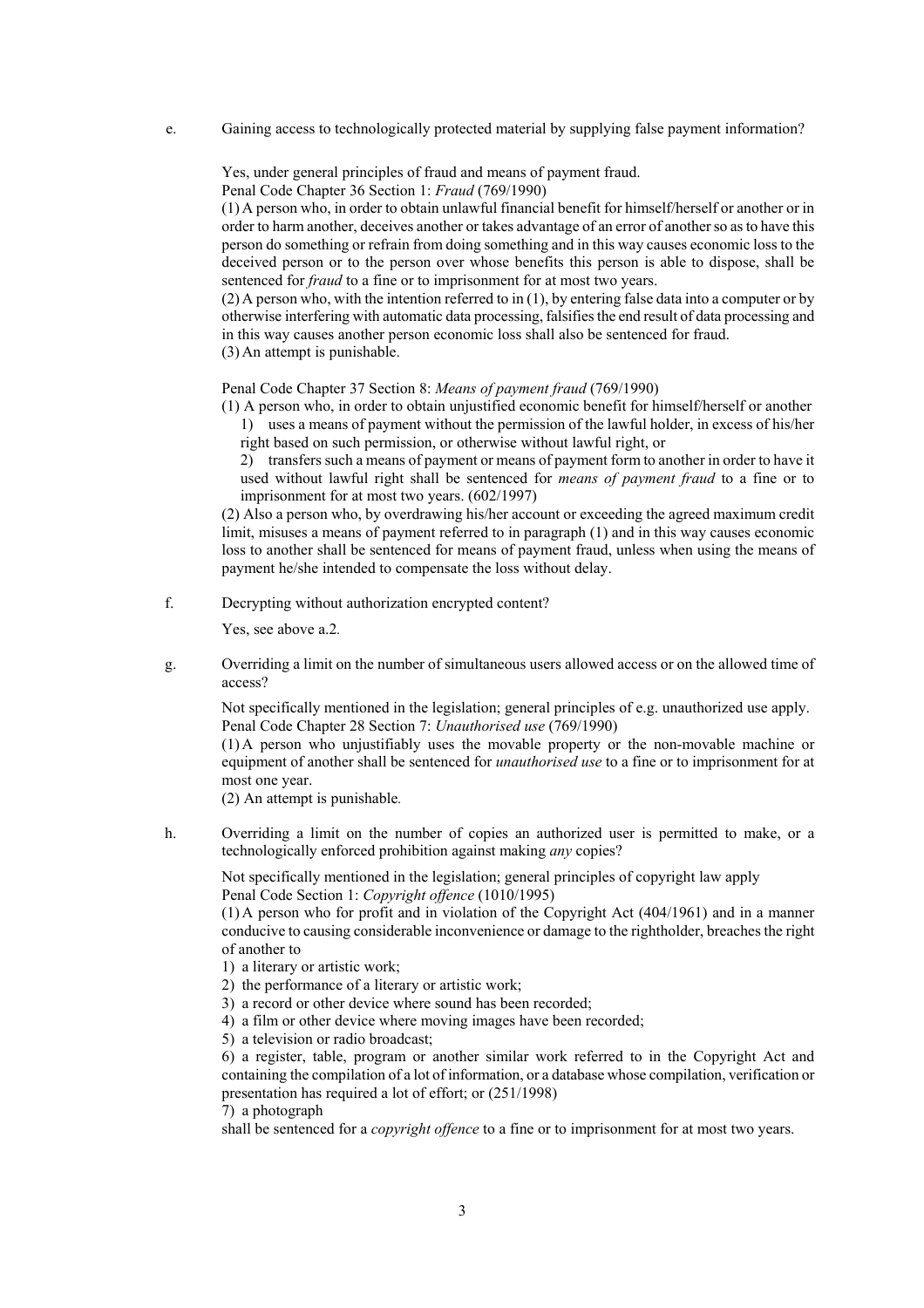Copyright Act Section 56a (442/84): Anyone who

1) willfully or out of gross negligence violates a provision issued for the protection of copyright in the present Act or acts in violation of an instruction issued under Article 41, second paragragh, of a provision of Article 51 or 52, or of a prohibition referredto in Article 53, first paragraph, or Article 54b; or

 $2) - -$ 

shall, unless the act is punishable as a copyright crime under Article 1 of Chapter 49 of the Penal Code, be sentenced for a copyright offence to a fine.

# 2. General tort law rules of direct or secondary liability:

a. Under your country's general tort law principles, could a person be held liable for having engaged in an act of circumvention or for having manufactured or distributed a circumvention device? What would be the conditions for liability?

Mere circumvention or distribution of a circumvention device does not create civil liability; any financial damages must however be compensated under the general principles of tort law: anyone who willfully or out of negligence causes someone damages is liable to compensate these damages.

b. Has your country's case law already applied tort law to prohibit or to enjoin the act of circumventing or the manufacture or distribution of a circumvention device? Are knowledge or intent required? How have knowledge or intent been defined? Is the liability of manufacturers and distributors of devices direct, or based on secondary liability (contributory or vicarious)?

No precedents in the Supreme Court.

c. If general tort principles may apply in your country to prevent the act of circumventing, or the supplying of circumvention devices, are there exceptions to the scope of the prohibitions?

None.

d. Under what circumstances might resort to technological measures to block access be considered in your country an "abuse of right"?

No legislation or case law.

- 3. Broadcasting law, cable and satellite regulations, protection of encrypted services or broadcasts, protection of conditional access services
	- a. Are encrypted services or broadcasts (e.g. pay-TV signals, etc.) legally protected in your country? Is the regulation civil, administrative, criminal or public? What is the rationale for this regulation?

Yes, the regulation is civil, i.e. telecommunications legislation. The rationale for the regulations is to protect encrypted services and broadcasts against the unauthorized use.

b. In such legislation, is the decryption, descrambling or any other form of unauthorized interception of encrypted services or broadcasts prohibited? Under what conditions? What are the rationale and purpose for such prohibition? What are the services or programs at issue? Is protection available only if the broadcast or transmission requires payment? (i.e., no protection for free broadcasts of transmissions?) Who may bring a claim? What remedies are available?

Yes, unauthorized decryption of encrypted services and broadcasts is prohibited provided that the decryption is done by an equipment, part of equipment or another system whose purpose is to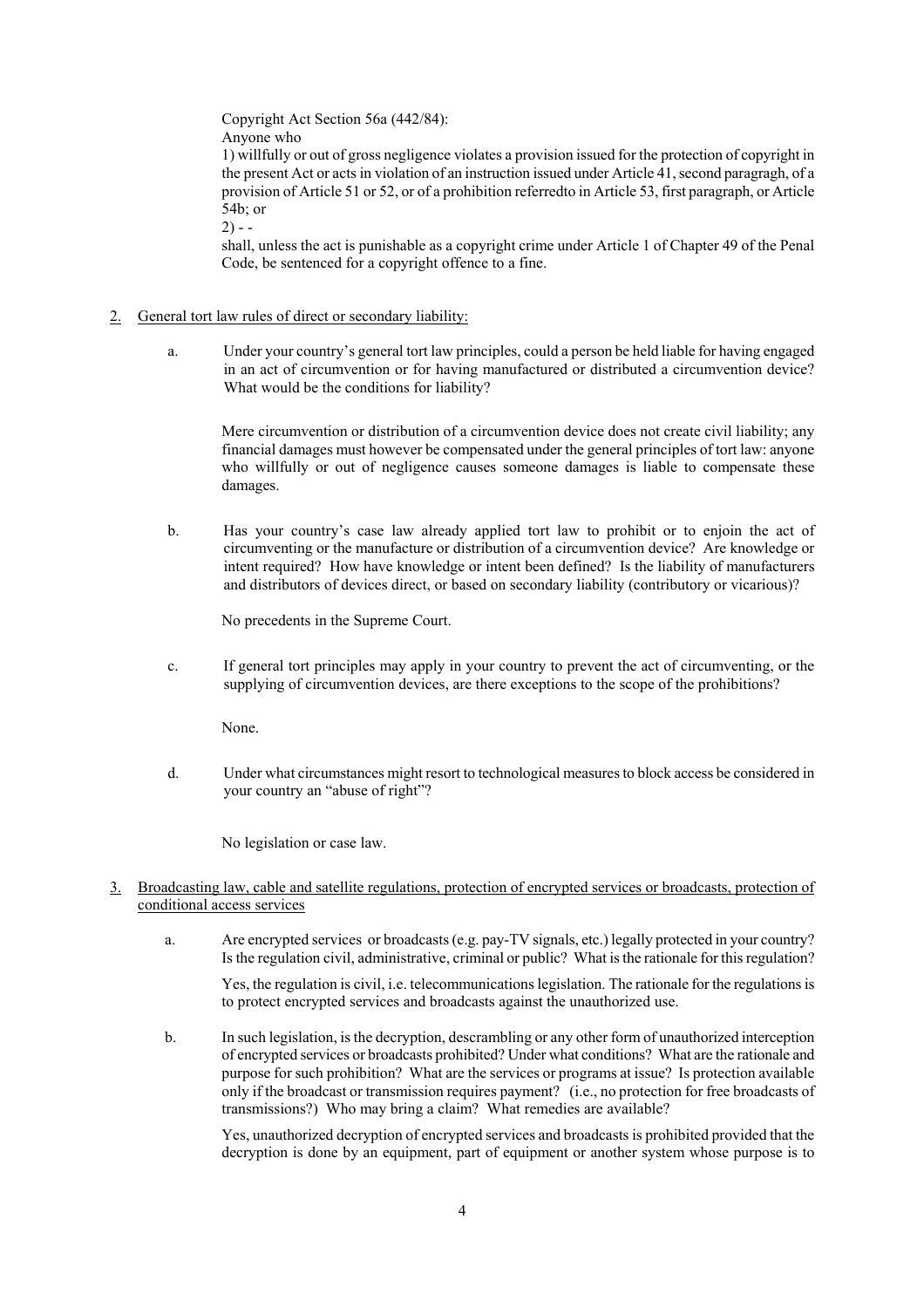decode the protective code effected through specific technical means from a message conveyed in the telecommunications network (Section 4 and 25 of Telecommunications Market Act). For rationale and purpose see Point 3a above. The services at issue are any technically protected messages conveyed in the telecommunications networks, including cable and satellite broadcasts. The protection is not limited to broadcasts or transmissions requiring payment. Also free broadcasts and transmissions are covered. The claim may be brought by an injured party or a public prosecutor. The remedies that are available include criminal and civil law sanctions.

c. Is the distribution of devices that enable or facilitate circumvention illicit? What are the criteria for considering a device to be illicit? For example, is there a requirement of knowledge or intent to engage in or facilitate illicit circumvention? What commercial/private activities related to that device are prohibited (manufacture, distribution, sale, possession, etc…)? How does the law address devices that potentially have licit and illicit purposes? Who may bring a claim? What remedies are available?

Yes, distribution of unauthorized devices is illicit. Any unauthorized decoding systems (for definition for decoding system see Point 3b above) is considered to be illicit provided that there is knowledge of such circumstances. According to Section 25 of the Telecommunications Market Act unlawful possession, use, manufacture, import, marketing and sales promotion of a decoding system of a protective code is forbidden. The provision prohibits both commercial and private activities. The claim may be brought by an injured party or a public prosecutor. The remedies that are available include criminal and civil law sanctions.

d. Are there circumstances in which circumvention or decryption is authorized or exempted from the prohibition? How have courts in your country applied the prohibitions (or exceptions) to circumventing technological protections for broadcasts and transmissions?

The Telecommunications Administration Centre may grant permission for the use of a decoding system. There are several decisions of Courts of First Instance on unauthorized decoding devices used for encrypted satellite and cable broadcasts.

e. Do you consider these legal provisions as adequate and effective?

The legal provisions in force are not considered to be adequate and effective enough. Government proposal amending these regulations is pending in the Parliament.

f. Conditional Access:

In The European Union, a directive of 1997 protects conditional access services, defined as "services provided against remuneration and on the basis of conditional access," whereas "Conditional Access" means "*any technical measure and/or arrangement whereby access to the service in an intelligible form is made conditional upon prior individual authorization."* Protected services could be television and radio broadcasting services as well as Information Society Services, e.g. video or audio-on-demand, electronic publishing, on-line access to a database and a wide range or other on-line services.

- 1. Is there a similar protection in your country? In which legal regime (broadcasting law or other)? Yes, in telecommunications legislation. See Point 3 above.
- 2. If yes, what is the rationale of the protection? Which services are covered? What are the requirements for protection? Is conditional access defined on the basis of a requirement of payment for the transmission? Is the circumvention of the conditional access measure and/or the circumvention device prohibited? Which activities related to circumvention devices are prohibited (sale, manufacture, possession, etc.)?

See Point 3 above. Furthermore, the Government proposal implementing the Directive is pending in the Parliament.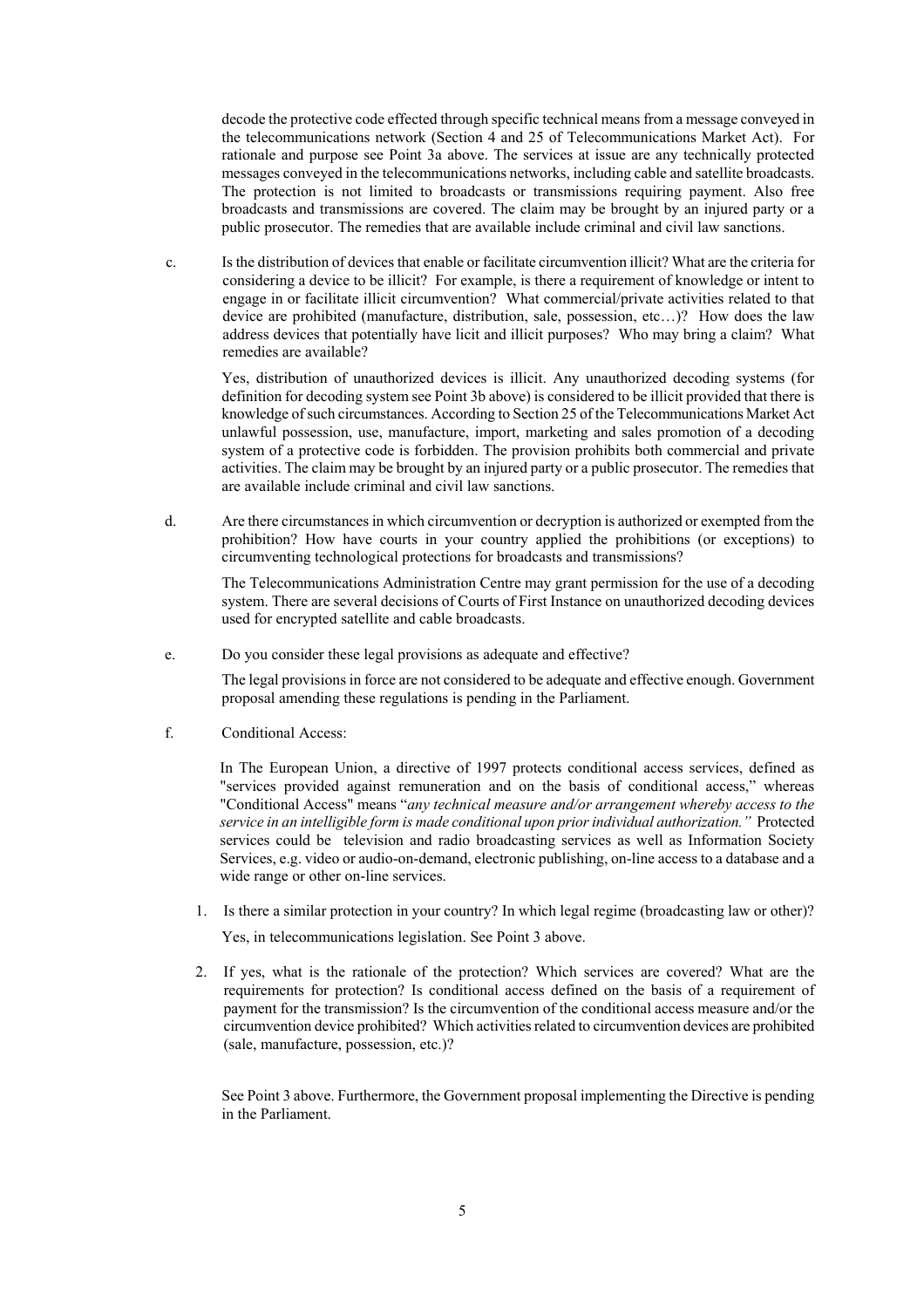3. The European Directive also covers the so-called "Information Society services", i.e. services provided at distance upon individual request from the recipient of the service. Does your legislation on conditional access concern information society services as well? In other words, could your conditional access legislation be applied to services provided through the Internet or other networks?

Yes, see Point 3 above.

### 4. Telecommunications Law:

a. Telecommunications law sometimes prohibits unauthorized interception of any wire or electronic communication. This could serve as a basis for a claim against decryption or any other unauthorized means of getting access to data when transmitted over telecommunication networks. Does your country's telecommunications law include such a prohibition?

Yes.

If so,

1. Which acts are concerned (interception, disclosure, unauthorized access, reception, etc.)? Doesthe law cover interception devices as well?

According to Section 4 of Act on the Protection of Privacy and Data Security in Telecommunications no one who has received or otherwise learned of a confidential telecommunications message not meant for him may, without justification, disclose the contents of the telecommunications message or make use of his knowledge of the contents or existence of the telecommunications message. For devices see Point 3 above.

2. Does the content have to be encrypted or otherwise protected so as to benefit from protection?

No, according to Section 4 of Act on the Protection of Privacy and Data Security in Telecommunications all telecommunications messages are confidental unless they are meant to be received by the public, i.e. the content does not have to be encrypted in order to benefit from the protection.

3. What are the circumstances where interception is authorized or where interception devices are legitimate (e.g., when they comply with some technical standards)?

Interception is authorized if the telecommunications message is meant to be received by that person. Access to the encrypted services is authorized, when a service provider has given its consent to the use of its services. The devices are legitimate if the service provider has authorized the use of decrypting devices or the Telecommunications Administration Centre has granted a permission for a use of such device.

4. Who may bring a claim? What remedies are available?

An injured party or a public prosecutor. Criminal and civil law remedies.

b. Telecommunications law might also impose mandatory technical standards to be applied to telecommunication reception devices. This could lead to prohibiting devices enabling the unauthorized reception of communications. What about the telecommunications law in your country?

No.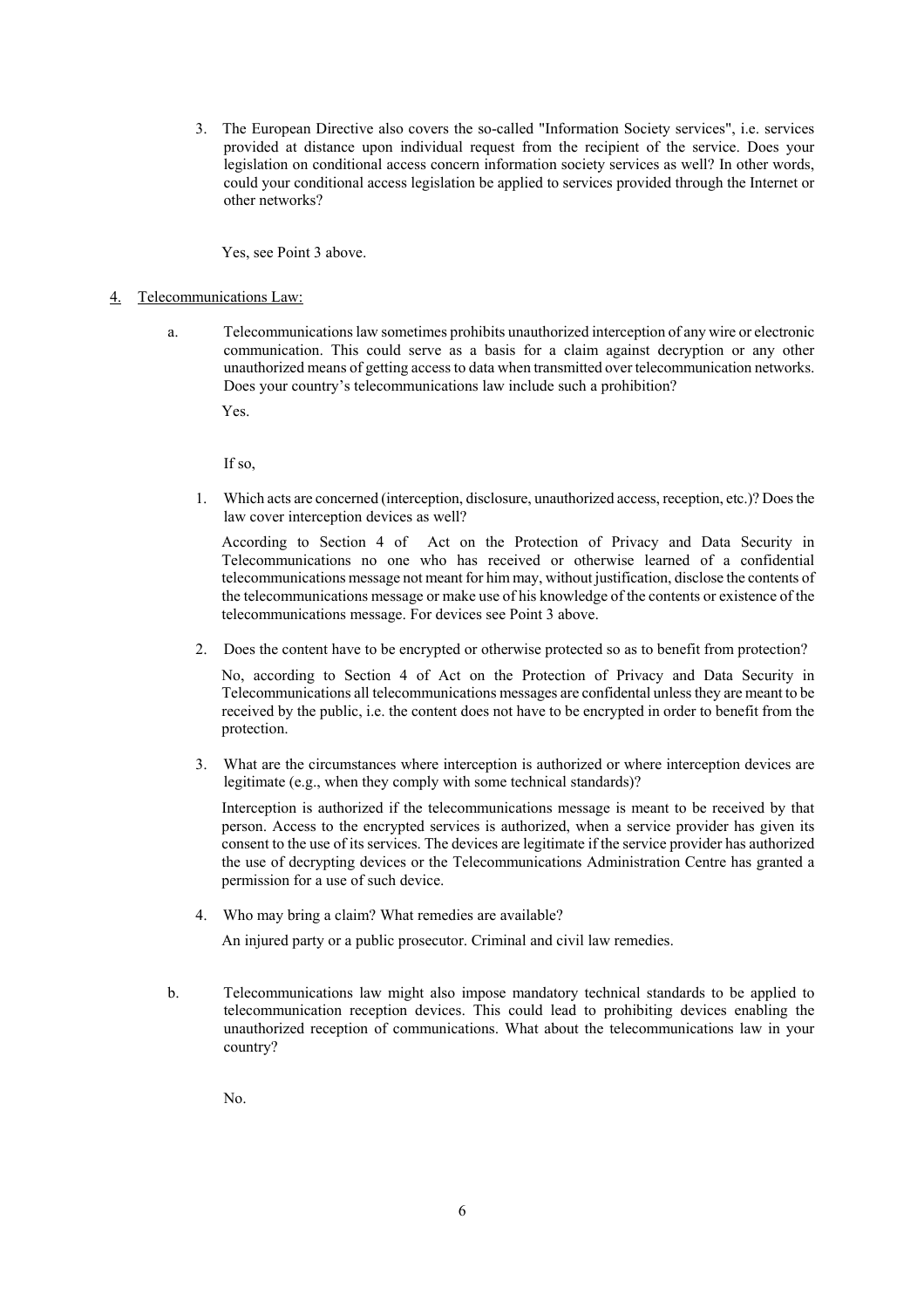# 5. Computer crime

a. In your country, is there legislation related to computer crime? Can circumvention of technological measures and/or unauthorized access to computer systems, networks or data be prosecuted under such statutes? What is the rationale of criminalizing such offenses?

Yes, Chapter 38 of the Penal Code contains provisions on data and communications offences. According to Section 8 it is illegal to use an unauthorized access code or otherwise break a protection in order to unlawfully hack into a computer system where data is processed, stored or transmitted electronically or in a corresponding technical manner. Furthermore, according to Section 8 it is illegal without hacking into the computer system, use a special technical device to obtain information contained in a computer system. The rationale of these provisions is to protect the computer systems against an unauthorized access.

b. What is the definition of the offense? Is the way of getting unauthorized access defined : e.g. providing a false password, decrypting, cracking the technical protection, etc.?

See Point 5 a above.

c. Can the manufacture or distribution of devices enabling the carrying out of these offenses be prosecuted as well (such devices are sometimes called 'hacker tools')? If not, could the seller or manufacturer of circumvention devices be prosecuted as an accomplice? What are the penalties for the offense?

No, the manufacture or distribution of devices cannot be prosecuted under Section 8. The penalties are a fine or imprisonment for at most one year. Futhermore, an attempt is punishable.

d. Is knowledge or malicious intent required to constitute the violation?

Knowledge is required.

e. Has computer crime legislation already been applied by your country's courts to the unauthorized access to protected information or transmissions, or to the circumvention of technological protection measures?

There is a case pending at the Court of First Instance.

f. In the absence of specific provisions on computer crime, could unauthorized access and/or the circumvention of technological measures be considered to violate other penal laws (e.g., offences such as theft, fraud, breaking and entering, forgery, etc.)? Are there some examples in the case law?

Yes, e.g. fraud or unauthorized use. There are examples in the case law, i.e. decisions of Courts of First Instance.

# 6 Unfair Competition law or unfair commercial practices

a. In your country, in the absence of specific prohibitions on circumvention or unauthorized access, has the distribution of circumvention devices or descramblers been prohibited through the application of unfair competition law? Under what circumstances?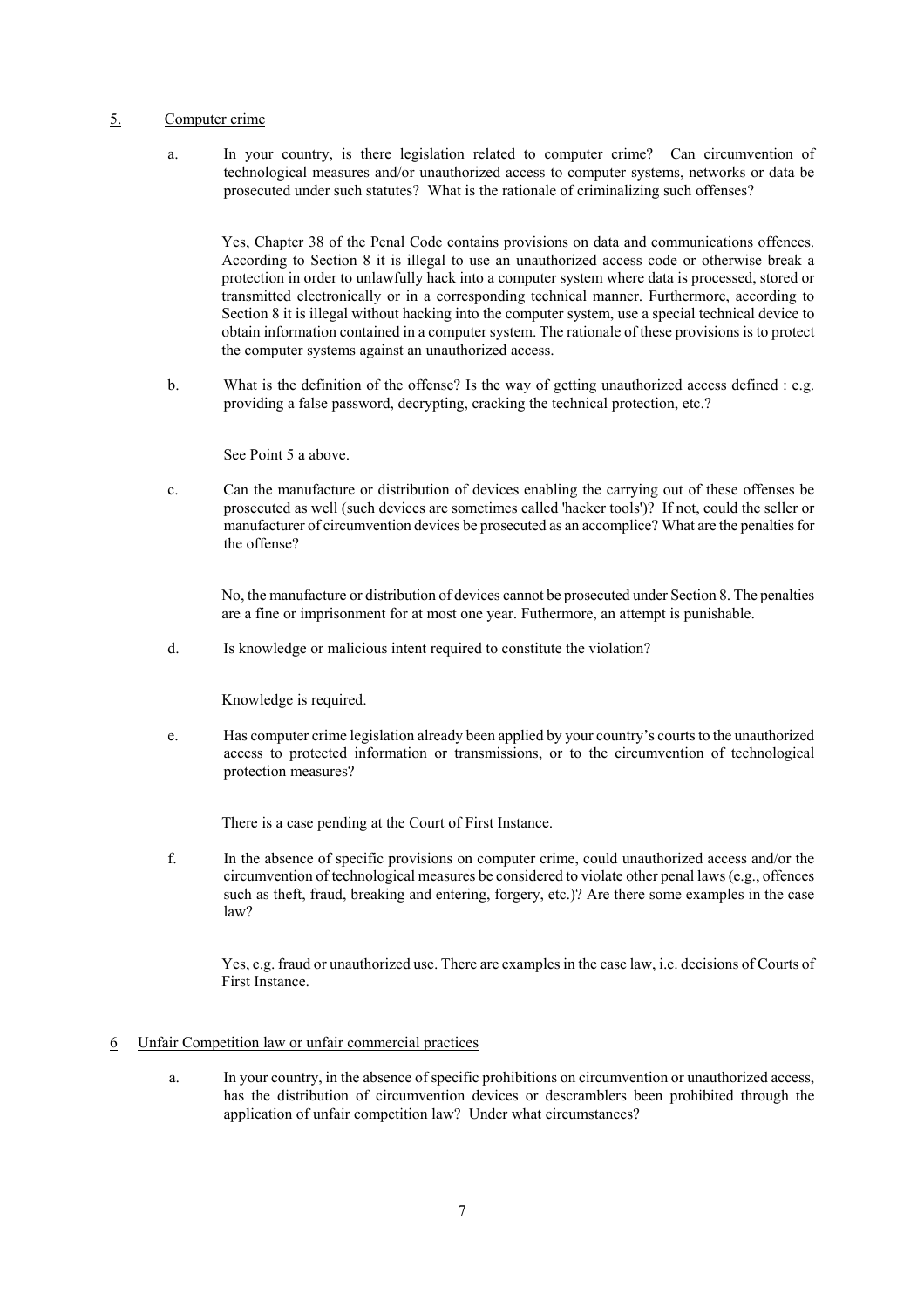$N_{\Omega}$ 

b. What are the advantages, disadvantages and boundaries of the recourse to unfair competition law as far as circumvention activities or devices are concerned? Do you consider this protection as sufficient and effective?

Because circumvention is mentioned in the Telecommunications Market Act, this discussion is not relevant in Finland.

# 7. Protection of technological measures as such

Technical means of protection might be in themselves protected by a proprietary right, e.g. by a copyright (for instance if the technological measure consists of software), patent or trade secrets. In such a case, circumventing the software or the technical system or developing circumvention devices could effect an unauthorized reproduction of the software (namely by reverse engineering) or a disclosure of the trade secret.

a. In your country, what legal regime of exclusive or related rights might apply to the technological measure? Under what conditions? Do you know any case law in that field?

General principles of all intellectual property rights apply; no case law.

b. What exceptions related to these legal regimes could be applied to legitimate the circumvention act or device?

Circumvention as such is not an infringement of an intellectual property right (with the possible exception to copyright to computer programs and databases) and therefore all exceptions may apply.

#### 8 Other protections

a. Can you think of any other means of protecting technological measures against circumvention in your country? In which legal areas and by which mechanisms (e.g., privacy law, property right, "trespass", "conversion,"…)?

No.

b. In particular, do you think that, in your country, contract law can offer an effective prohibition against circumvention?

Contract law is not a sufficient tool for protecting rightholders from circumvention. It is a good addition to other legal protection but e.g. the needs of third parties require an effective prohibition legislation apart from contract law.

1. For example, a contract obliging each user not to circumvent can be embedded in the technological measure itself when it enables the on-line licensing of or access to transmissions (including content). Would such a contract be enforceable in your country?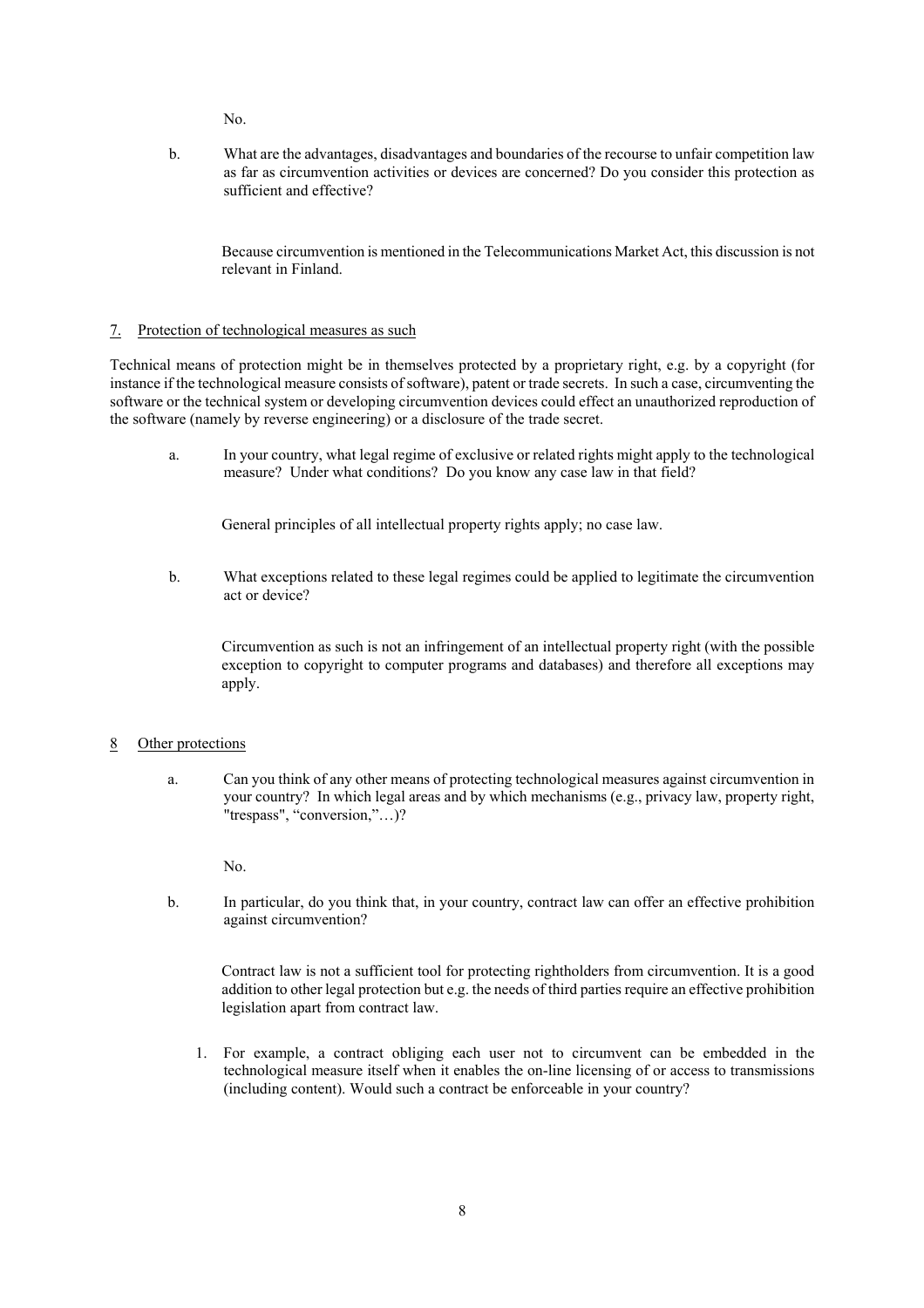Enforceability of such a contract is questionable especially in consumer contracts

2. Or contracts might be negotiated between content providers and the computer or consumer electronic manufacture industries in order to oblige them either to design devices that answer to technological measures or not to develop devices that are able to circumvent them. Are such negotiations in progress in your country?

No.

### 9 Limitations, exceptions, fundamental rights, third parties' and public interest

a. Are there any general limiting principles that could apply to the various legal regimes we have addressed in this report (e.g. freedom of expression, freedom of information, public interest, consumer protection, abuse of right, etc.)?

The main purpose of telecommunications legislation is to protect the confidentiality of telecommunications messages, i.e. the right that cannot be limited by principals such as freedom of information or consumer protection.

b. What are the concerns of computer and consumer electronics industries related to prohibitions of circumvention devices? Have these concerns been taken into account in the legal provisions addressed above?

In general, the related industries are concerned for a need of adequate protection against illegal decrypting devices. These concerns as well as concerns of service providers have been taken account in the telecommunications legislation.

### 10. Potential application of the protections surveyed in Questions 1-9 to copyrighted works

a. In your country, could copyright holders avail themselves of some or all of these extra-copyright legal provisions or mechanisms, either to prevent the act of circumvention of technological measures, or to prohibit trafficking in circumvention devices? If so, which ones?

In principal, copyright holders could directly benefit from protection against unauthorized decoding systems provided that a copyright holder is also a service provider.

b. Could the alternative means of protection for technological measures available in your country be added or used simultaneously with copyright-related anti-circumvention provisions?

Yes, the object of protection is different. Copyright-related technological measures protect content, i.e. copyrighted works, whereas telecommunications legislation protects services and service providers.

c. What would be the pros and cons of recourse to extra-copyright protections against circumvention of access to copyrighted works or circumvention of technological protections of rights of the author? Do these protections call for reassessment of the need for copyright-specific protections?